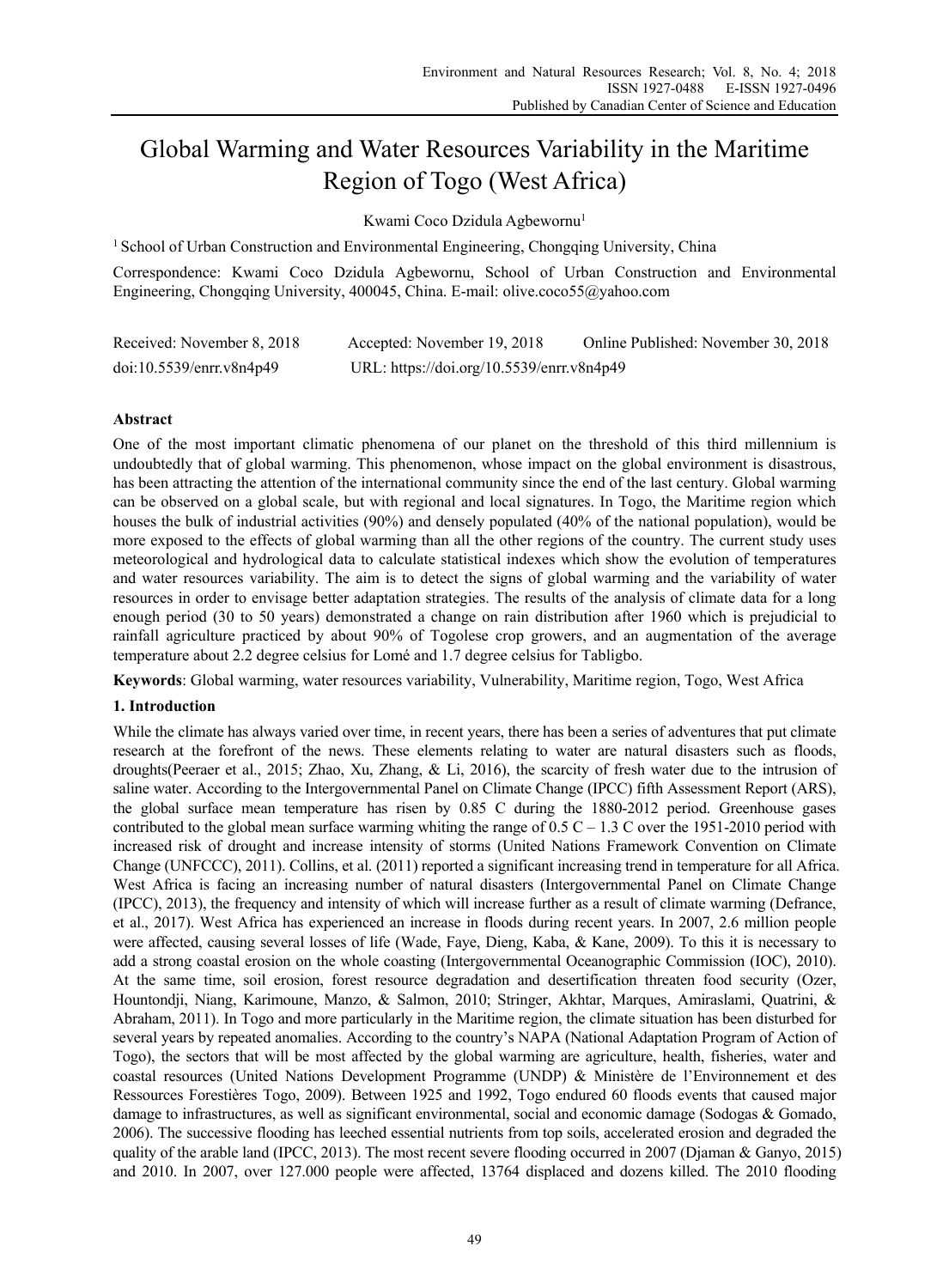affected 83000 people and resulted in over 38 million USD in damage and losses (Kodjovi, 2011). During both flood events, food security plummeted as prices skyrocketed and inflation rate rose. Consequently, many rural Togolese faced limited opportunities to engage in agricultural and other economic activities. Governance deficiencies and a lack of appropriate disaster preparedness plans have severely hampered the country's ability to respond to these hazards (Global Facility for Disaster Reduction and Recovery (GFDRR), 2011). Agriculture is the major source of livelihood for the majority of West Africans (60% of the labor force) (Jalloh, Nelson, Thomas, Zougmore, & Roy-Macauley, 2013). In this region where natural resources form the basis of livelihoods and food security, the economies of this region are particularly vulnerable to climate change since the populations are highly dependent on rain-fed agriculture. Many studies have revealed a drastic decrease in precipitation in Africa, (Hubert, Carbonnel, & Chaouche, 1989; Vyve, 2006) and Togo, is experiencing the same problem since 1970 (Klassou, 1996; Badameli, 1996;1998; Adewi, Badameli, & Dubreuil, 2010). Sogbedji (1999) found that the decrease in seasonal rainfall amounts represents a serious threat to maize growth during the second growing season. The West African population has grown from 86 million in 1961 to 340 million in 2014 and is expected to reach 800 million by 2050 (Food and Agriculture Organization of the United Nations (FAO), 2017). Gadédjisso (2015) evaluated the farmers' perceptions and the variability of rainfall in Maritime region and indicated that farmers perceived high increased of temperature and decrease of rainfall. Local populations need to be informed of current and future environmental changes in order to accompany them since most of the environmental changes in Africa are related to rainfall (Nicholson, 2011; Zheng, Reid, & Craing, 1997). We are aware that the vulnerability of water resources due to global warming is at the root of many serious socioeconomic crises around the world. Among these we will mention the decline in food production resulting in famine, the energy crisis resulting in a slowdown in economic activities and especially the appearance of many diseases related to water scarcity.

#### **2. Material and Methods**

#### *2.1 Site Description: Location of the Study Area*

Togo is a small West African country with estimated population of about 7.178.000 inhabitants (National Institute of Statistics and Economic and Demographic Studies (INSEED-TOGO), 2015). The Maritime Region which constitutes the field of experimentation of our study is located in the southern part of Togo. With a relatively small surface area (6600 square kilometers) or 11.66% of the country's area, it extends from 6 ° 10 'to 6 ° 60' north latitude, and lies between the meridians 1 ° 25 'West and 1 ° 50 'East of longitude. Limited to the north by the Plateaux region, to the south by the Atlantic Ocean, the Maritime Region marks in the West and East, the national limits respectively with Ghana and Benin.

## *2.2 The Climate Anomaly of Southern Togo*

The climate anomaly of southern Togo has a strong impact on the Maritime region. Indeed, although located at almost equatorial latitude, southern Togo has a dry climate. The water slices recorded in all the stations hardly exceed 1000 mm whereas they are definitely higher than 2000mm in Lagos and Abidjan yet located at almost the same latitude. The average temperature is 27 degree Celsius.

## *2.2 Data Collection and Processing*

It seemed to us necessary first of all to collect the activity data and then to subject them to a treatment likely to give us the expected results. This operation involved collecting meteorological data, and hydrology data. Meteorological data include: average monthly temperatures (from 1977 to 2017) over a period of 40 years, then monthly precipitation over the same period. Apart from that, the average monthly rainfall over two periods of time was studied: the period of 1935 to 1960 and the period of 1961 to 1985. Fifteen rain stations were selected after control, but the detailed study focus on four main positions that are Lomé, Tabligbo, Aklakou, Tsevie. The data from all stations come mostly from the national meteorology and the Agency for Aerial Navigation Safety in Africa (ASECNA). The data on water resources were provided to us by the Ministry of Water and Water Resources, the Directorate of Water Resources and the TdE (la Togolaise des Eaux). The annual rainfall and temperature values were computed for each station from the monthly amount using equation (a) and (b):

$$
AR = 1/12 \sum_{i=1}^{12} Ri
$$
 (a)

$$
AT = 1/12 \sum_{i=1}^{12} \text{Ti}
$$
 (b)

Where R is the monthly rainfall amount at each station, T is the monthly temperature amount for each station, i is the month of the year, and AR and AT respectively the annual rainfall, and the annual temperature amount for each station. For the analysis of hydro climatic parameters, we have calculated annual averages rainfall and the Nicholson index, to highlight rainfall. The Nicholson index study plays a very important role in determining the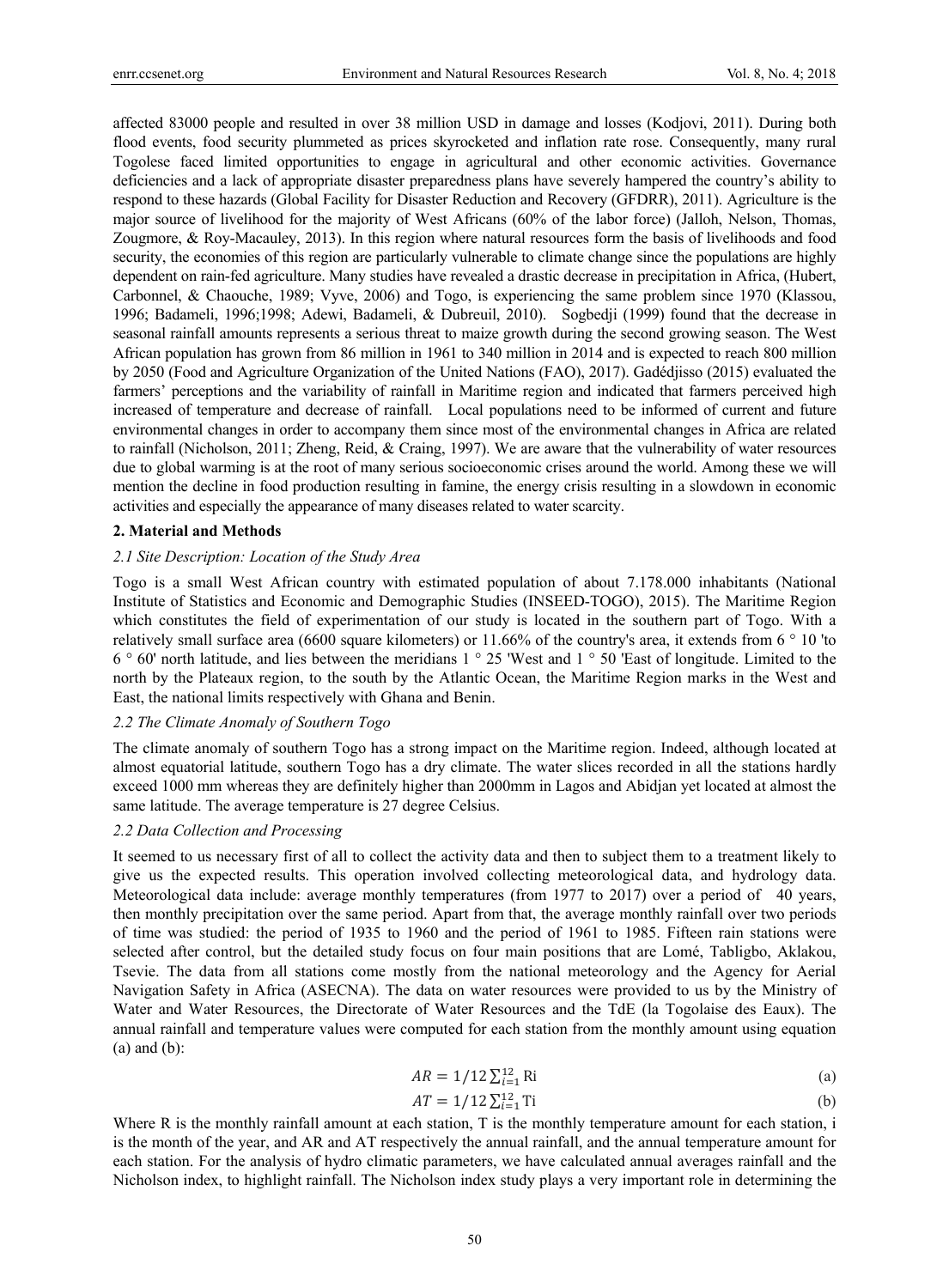seasonal variations. Nicholson (1988) cited by Paturel et.al (1997) have defined an index which, calculated each year on the studied period, expressed by:

$$
SI = \frac{X - Xi}{\sigma} \tag{c}
$$

X i: Rainfall height of year i (in mm), X: Average rainfall over the study period (in mm), σ: Standard deviation of the rainfall height over the study period. It determines a reduced centered variable Lamb (1982) cited by Hubert, et al. (1998). The average Inter annual series corresponds to the null index (0) called normal. A normal period is a period during which an identical fluctuation is observed on both sides of the x-axis. In this case, the annual average is approximately equal to the average of the total rainfall. During the wet period, the annual average is greater than the average of the total rainfall. Finally, the dry period corresponds to a period where the annual average is less than the average total rainfall. Linear regression also was applied to show the evolution of temperatures in the region.



Figure 1. Location of the study area



Figure 2. Ombrothermic diagram for Maritime region: Monthly average rainfall and temperatures data from 1977 to 2017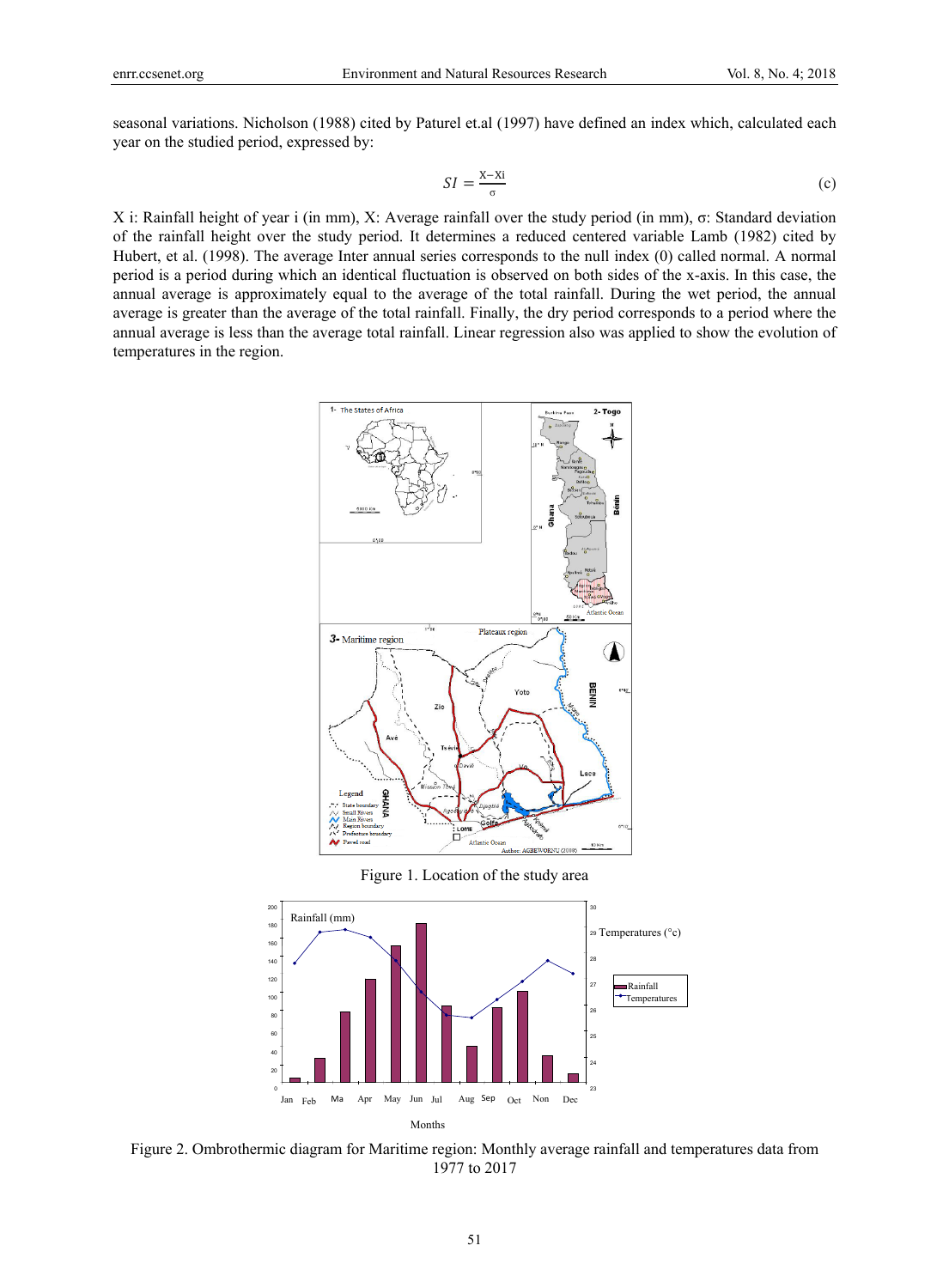#### **3. Results and Discussion**

### *3.1 Variability of Water Resources*

Water resources are characterized by temporal and spatial variability in the Maritime Region. This variability is influenced by certain climatic parameters such as temperature, evapotranspiration and air humidity, but for this study we will focus mainly on the temperature.



Figure 3. Linear regression of main annual temperatures evolution (Lomé 1977-2017)



Figure 4. Linear regression of average annual temperatures evolution (Tabligbo 1977-2017)

The evolution of the mean temperature is important as shown in the figures 3 and 4 from 1977 to 2017, in the Maritime Region. The mean temperature rose by 2.2 C at Lome and 1.7 C at Tabligbo. The warmest years started from 2000 in all the locations. Our results confirm the finding of Gadédjisso (2015) who indicated that 95% of farmers perceived an increase of temperature in the Maritime region from 1961 to 2013. Similar results were also found by Odjugo (2010) and Oguntunde, Abiodun & Gunnar (2012) who reported that spatial and temporal variations in temperatures were noticed in Nigeria where air temperature has been on the increase gradually since 1901. The mean temperature is an important climate variable that has direct effect on agriculture and ecosystem (Adoussi & Edjame, 2000). In Togo the temperature increasing from 2000 is not surprising but it only proves that global warming can be revealed even at local scales. The findings of this study are in agreement with IPCC prediction which started from 2007 that, the Earth could warm by 3 C this century. Even with a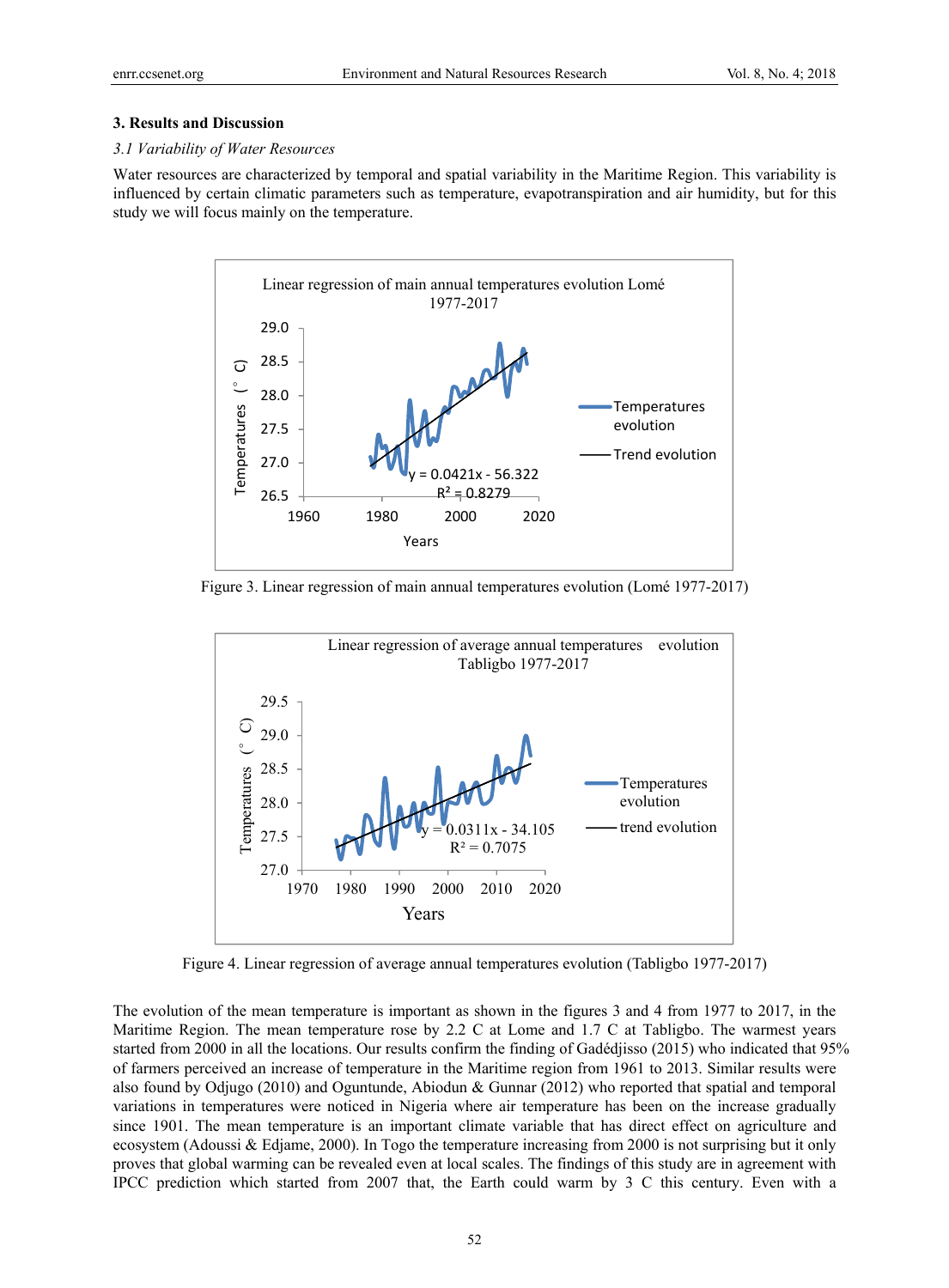temperature rises of 1 C -2.5 C, the IPCC predicted serious effects including reduced crop yields in tropical areas leading to increasing risk of hunger, spread of climate sensitive diseases such as malaria (IPCC, 2013).

*3.2 Spatio-Temporal Variability of Precipitation:* 

Precipitation is erratic and varies from year to year.



Figure 5. Rainfall evolution at Aklakou (a), Lomé (b), Tsevie (c) and Tabligbo (d)

We find two important phenomena by comparing the period of 1934-1960 to the period 1961-1985, as shows the figure 5: a clear increase in rainfall in the high season (March-July) since 1961 and a clear decrease in rainfall in the short season (September-December) since 1961. Since the total annual rainfall has not changed a lot, it is because the main climate change that has taken place throughout the region is characterized by a report on the high season rains to the short season. It is mainly related to a rain report of the months from October to November, on the months of June to August.



Figure 6. Evolution of total annual rainfall: Lomé 1977-2017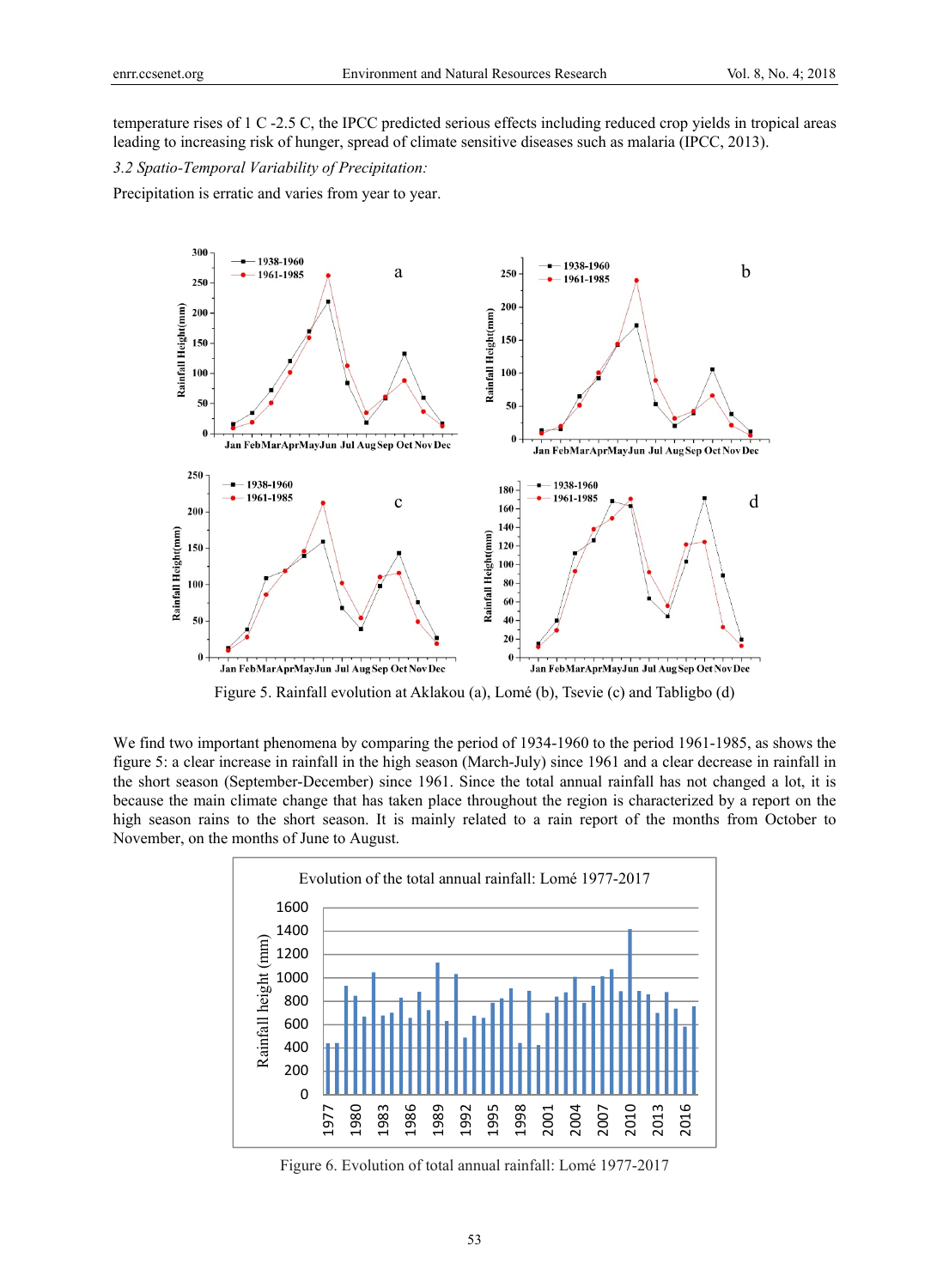

Figure 7. Evolution of the total annual rainfall: Tabligbo 1977-2017



Figure 8. Precipitation Index for Lomé



Figure 9. Precipitation Index for Tabligbo

Figure 6 shows the annual total rainfall evolution at Lomé from 1977 to 2017. The rainiest years in Lomé were the years 1989 and 2010 with 1131.3mm of rain distributed over 91 days and 1416mm of rain spread over 121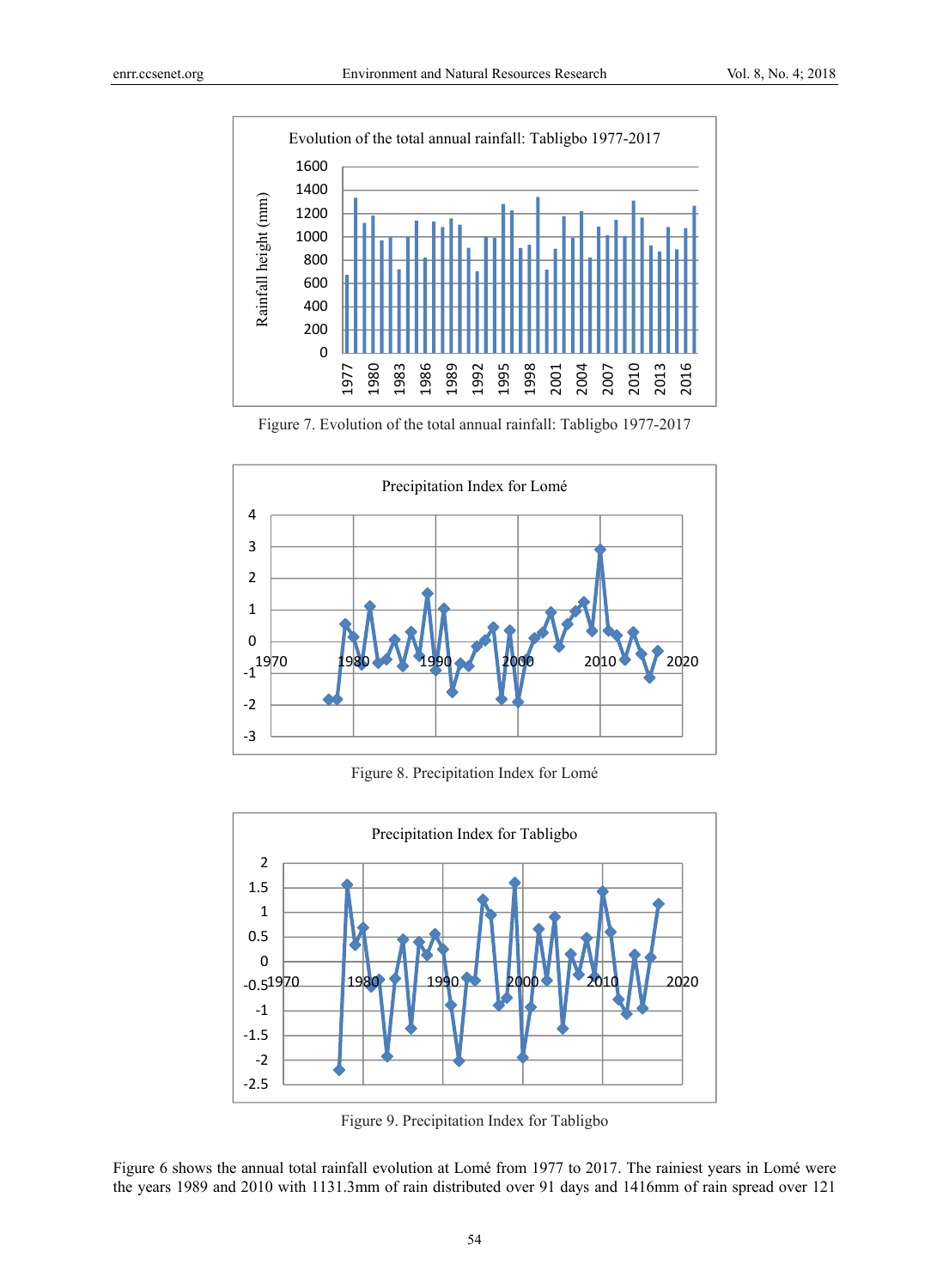days respectively. Figure 8 also shows sustained dry periods. For example, the severely dry period in 1977 lasted for one year and went up again in 1978. Figure 7 shows the annual total rainfall evolution at Tabligbo from 1977 to 2017. The rainiest years in Tabligbo were the years 1999 and 2010 with 1341.5mm of rain distributed over 111 days and 1310.4 mm of rain spread over 106 days respectively. Figure 9 also shows sustained dry periods. For example, the severely dry period in 1977 lasted for one year. 1983 and 1992 also were extremely dry. In general wet tendency dominates slightly in Lomé and Tabligbo as shown in the rainfall index for those two stations represented by figure 8 and 9. Maritime region's rainfall stations (Lomé, Aneho, Akoumape, Aklakou, Attitogon, Afagna, Tabligbo, Tsevie, Agbelouve ) have the highest rainfall variability as shown in Table 1.

| Rainfall stations | Mean (mm) | Rainfall variability (mm) | Variability % |
|-------------------|-----------|---------------------------|---------------|
| Lomé              | 823       | $-334$                    | $-40.574$     |
| Aneho             | 969       | $-297$                    | $-30.702$     |
| Akoumape          | 857       | $-236$                    | $-27.55$      |
| Aklakou           | 881       | $-442$                    | $-50.174$     |
| Attitogon         | 907       | $-190$                    | $-20.958$     |
| Afagna            | 967       | $-518$                    | $-53.546$     |
| Tabligbo          | 1028      | $-82$                     | $-7.996$      |
| Tsevie            | 1039      | $-89$                     | $-8.548$      |
| Agbelouve         | 1055      | $-302$                    | $-28.678$     |
| Kpalime-Tove      | 1428      | $-90$                     | $-6.312$      |
| Kouma-Konda       | 1714      | $-233$                    | $-13.602$     |
| Ountivou          | 854       | 144                       | 16.919        |
| Amou-Oblo         | 1441      | $-110$                    | $-7.652$      |
| Badou-Tomegbe     | 1469      | $-98$                     | $-6.685$      |
| Atakpame          | 1335      | $-122$                    | $-9.106$      |
| Anie-Mono         | 1129      | 89                        | 7.924         |
| Blitta            | 1201      | $-406$                    | $-33.846$     |
| Sotouboua         | 1290      | 8                         | 0.65          |
| Tchamba           | 1235      | $-148$                    | $-11.987$     |
| Sokode            | 1349      | $-271$                    | $-20.061$     |
| Guerin-kouka      | 1192      | $-46$                     | $-3.859$      |
| Kpewa-Aledjo      | 1490      | $-151$                    | $-10.116$     |
| Kara              | 1321      | 33                        | 2.502         |
| Pagouda           | 1286      | $-192$                    | $-14.935$     |
| Niamtougou        | 1408      | $-170$                    | $-12.084$     |
| Kante             | 1221      | 11                        | 0.911         |
| Mango             | 1069      | $-80$                     | $-7.513$      |
| Takpamba          | 1074      | 132                       | 12.303        |
| Borgou            | 964       | $-61$                     | $-6.336$      |
| Dapaon            | 1025      | $-26$                     | $-2.554$      |

Table 1. Rainfall station annual rainfall height and rainfall variability

#### *3.3 Variability of Surface Waters*

Maritime region has three main river systems which are Zio, Haho and Mono and two lagoon systems (Klassou, 1996).

#### 3.3.1 Hydrological regime of Zio and Haho

a) Seasonal variations:

Seasonal variations in flow over the Zio and Haho watersheds correspond to the sub-equatorial regime. This regime is characterized by a slight doubling of the high water season corresponding to the two rainy seasons of the studied sector. The two periods of high water are intercalated by two others of low water with unequal sizes.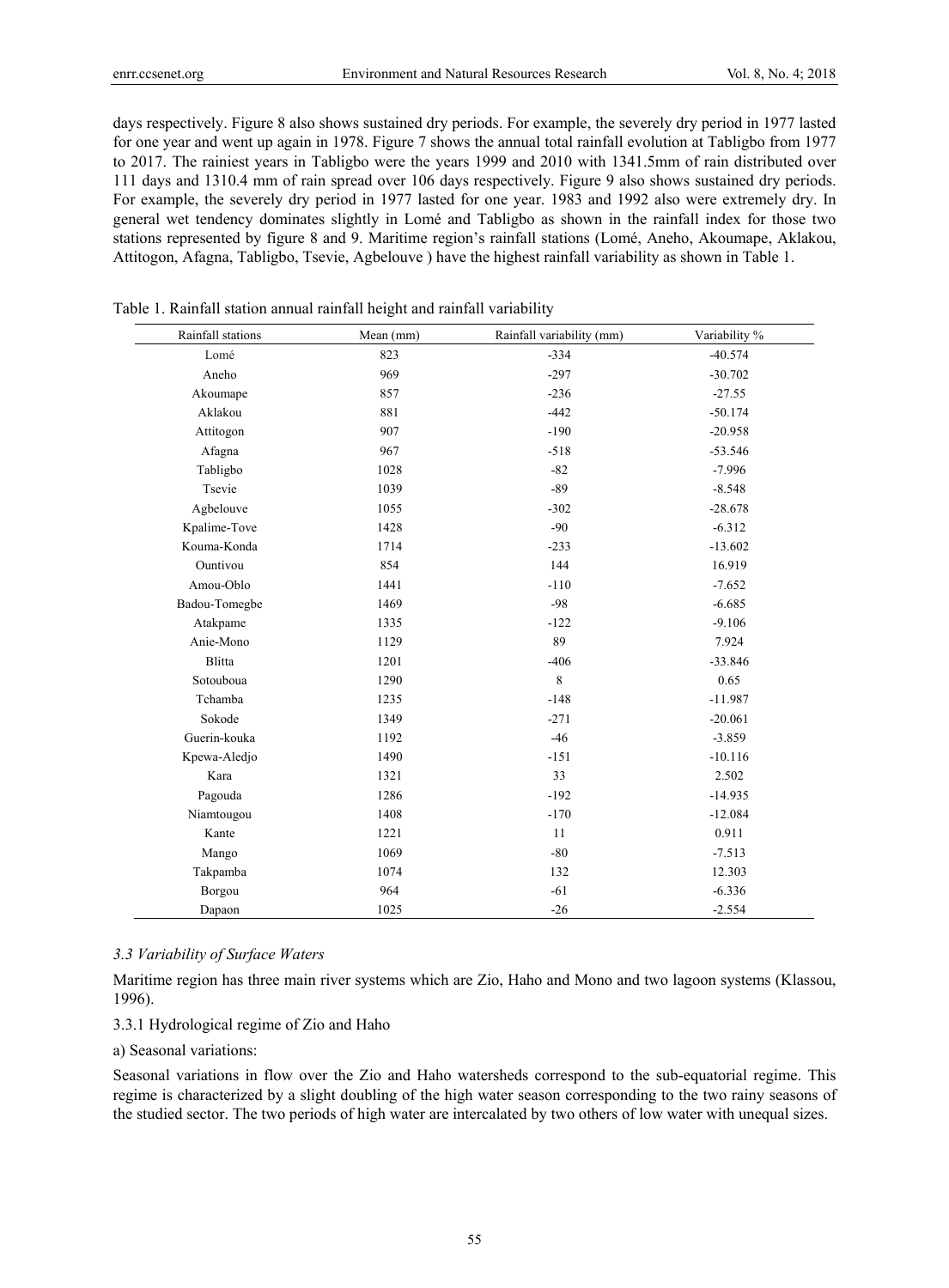

Figure 10. Seasonal variation in Zio and Haho water flow 2016

An analysis of Figure 10 with the graph of mean monthly flows from Zio at Togblekopé and from Haho at Gati makes it possible to locate and understand the different hydrological events. We can already qualify the two extremes respectively by periods of flood and periods of low water.

 $\triangleright$  The high water season

It is spread over about five months (from mid-July to mid-November) and has two maxima. The first maximum appears in mid-July while the second in mid-September or mid-October. A confrontation of high water seasons and large and small rainy seasons reveals a certain lag of about a month. If the maximum rainfall is reached in June, the first maximum flood occurs in mid-July. This discrepancy is explained by the behavior of the substratum as well as the soil of the watersheds, as factors intervening in the flow of water. In fact, a good part of the rains of the high season are absorbed by the lands that until then were completely dried out by the long dry season which tends to have effects over a period of 4 to 6 months depending on the year (mid-November to mid-March). Drying of the soil causes a delay in the concentration and the appearance of flows in the two rivers, which are not very important. However, the second maximum of the hydrological regime of mid-September or mid-October corresponds textually to the short rainy season. The absence of an offset at this level could be explained by the fact that the state of greater saturation of the soil decreases its infiltration capacity, thereby promoting the superficial runoff which is found very quickly in the bed of said stream.

 $\triangleright$  The low water season

It is remarkable for its long duration, often more than 6 months (December to May), the low water period, which is perfectly similar to the seasonal climatic regime of the environment. Given that the studied area is subjected to a seasonal sub-equatorial rainfall regime (dates of appearance and duration of seasons), this results in a very great inter-annual variability of the period and the duration of the flows.

(b) Inter-annual irregularities in the flow of watercourses.

The Zio and the Haho have a very strong inter-annual variability in the evolution of the regime of these rivers, if we know that they are tributary and at the same time constitute an image of the rhythm of the precipitations.

The curves of the evolution of annual modules and precipitation (Figure 11 and 12) better demonstrate this evolution of the regime over time. They are in the form of sinusoidal curves, thus reflecting the non-permanent flow character of Zio and Haho. Nevertheless, special attention in monitoring these flow curves reveals that some years have been very favorable to flow while others are sources of total indigence.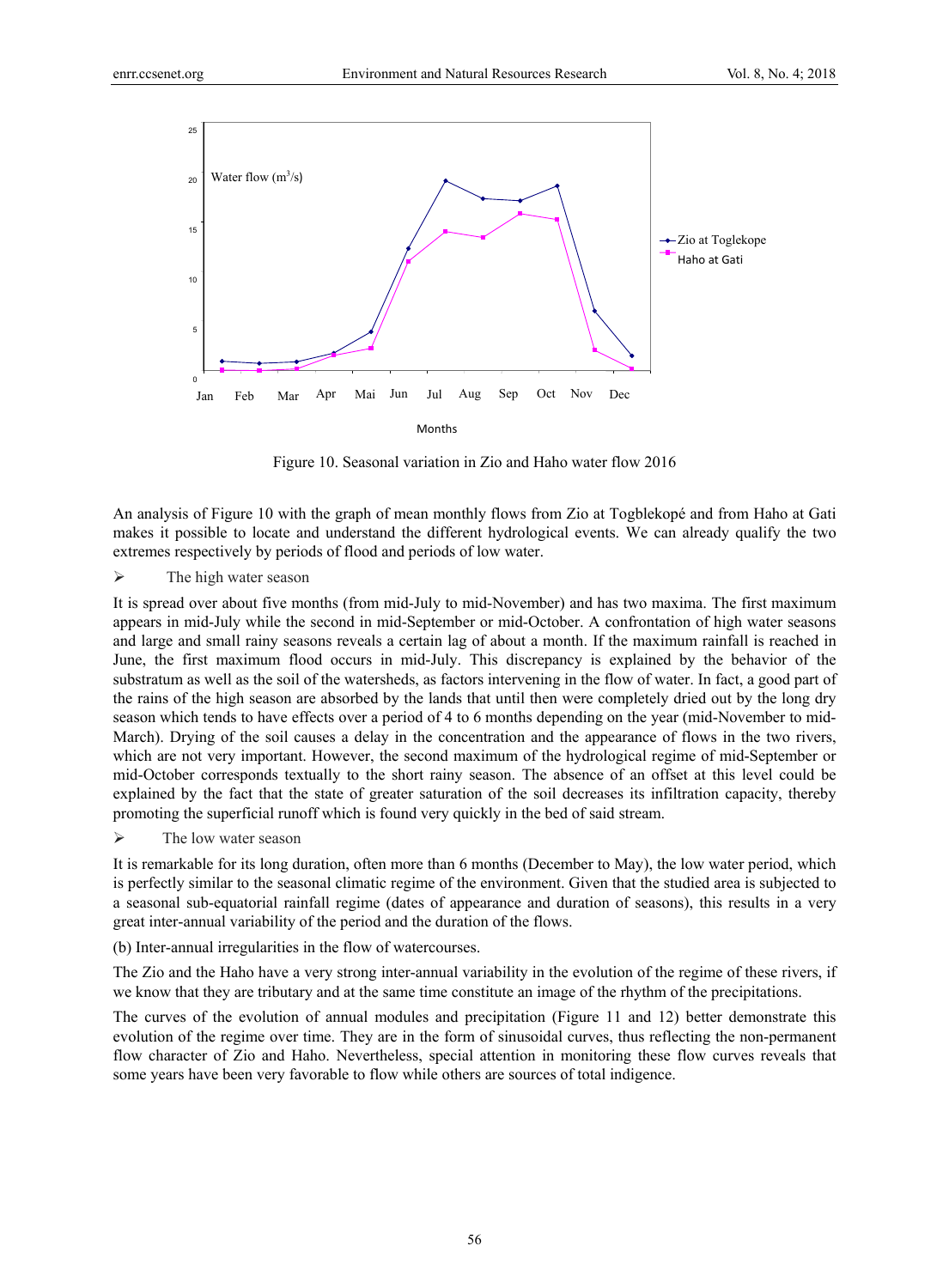

Evolution of annual water flow and annual average rainfall over the catchment: Zio at Kpedi (1962-1987)

Figure 11. Evolution of annual water flow and annual average rainfall over the catchment: Zio at Kpedi (1962-1987)



Figure 12. Evolution of annual water flow and annual average rainfall over the catchment: Haho at Gati (1962-1987)

#### 3.3.2 Mono Regime

Mono is a scanty and very irregular stream. It is known for long periods of low water with complete drying. The average monthly flow observed from February to April (low water level) is 0 m3 / s (completely dry), while that of September, the main month of flood is 261 m3 / s, which shows of its very great seasonal irregularity. The Mono has its source near Alédjo-Koura, around 9 ° 30 N, so far beyond the northern limits of the Maritime Zone; it has a typical tropical diet; it is first fed by the waters of its source, but most of the diet depends on the almost Sudanian character of the rains where the two maxima tend to melt into one; the Mono also benefits from the spread of the rains over a very extensive watershed in latitude. The regime ultimately depends on the first rainy season (March, June) and the flood, corresponding to rainfall in the northern part of the watershed, concentrated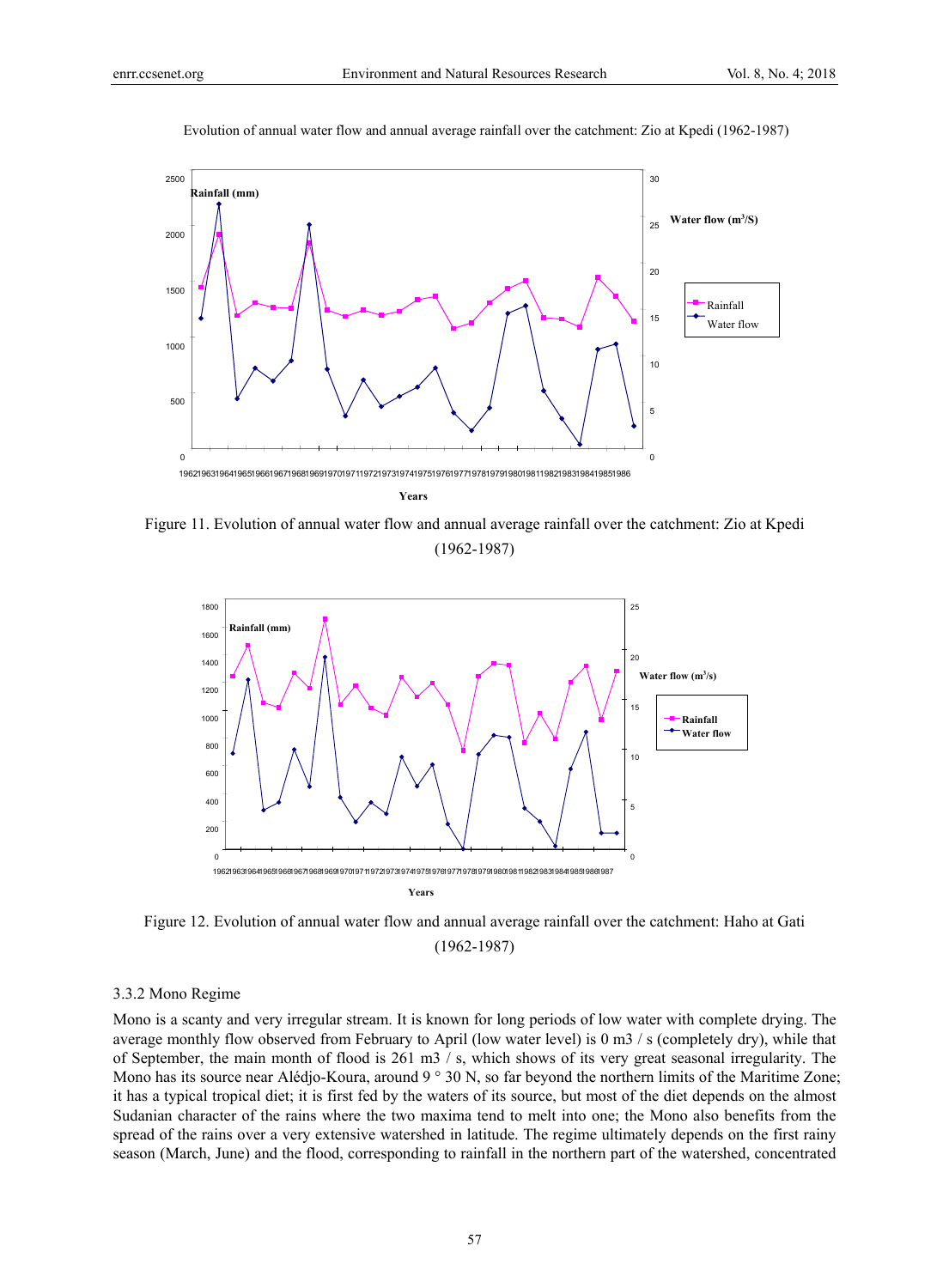between July October, the waters of this rainfall, crossing impervious granite gneissic terrains of the Precambrian basement, descending in half on the sea, sedimentary area, causing rapid floods.



Figure 13. Average monthly flow of Mono: Hydrological station of Athieme (1977-2017)

Flooding due to excessive rainfall in a short period of time is a frequent hazard in the flood plains of Mono River in Yoto District during monsoon.

### 3.3.3 Groundwater Resources

Like surface water, groundwater is unevenly distributed over time and space. Deep water resources are closely related to the nature of the subsoil. The groundwater level varies from one place to another. Recharge occurs directly from rainfall and surface water. The main operator of groundwater resources is the Togolese Water Company (TdE). Around 85% of total public national water supply in Togo comes from groundwater (Direction Generale de l'Eau et de l'Assainissement (DGEA, 2009). The main groundwater dependent cities are listed in the table below, along with the volume of groundwater abstracted per year by the Togolese Water Company (TdE) (DGEA, 2013). The main groundwater dependent industries are the phosphates industry with an estimated groundwater abstraction of 4million cubic meters per year and the brewing industry with an estimated groundwater abstraction of 0.35 million cubic meters per year. The amount of groundwater removed by aquifer, both by the TdE and through private boreholes is given in the table 3 (Ministry of Water, sanitation and village hydraulics (MEAHV) / Direction Generale de l'Eau et de l'Assainissement (DGEA, 2013).

| City in Maritime region | Volume of groundwater abstracted $(m^3/yr)$ | City in other regions | Volume of groundwater abstracted $(m^3/yr)$ |
|-------------------------|---------------------------------------------|-----------------------|---------------------------------------------|
| Lome                    | 13,873,129                                  | Bassar                | 207,636                                     |
| Tabligbo                | 893,454                                     | Tchamba               | 111,290                                     |
| Tsevie                  | 656,564                                     | Kante                 | 106,037                                     |
| Aneho                   | 160.541                                     | Sotouboua             | 63,648                                      |
| Vogan                   | 100.310                                     | Guerin Kouka          | 54,106                                      |

|  | Table 2. The main groundwater dependent cities |  |
|--|------------------------------------------------|--|
|  |                                                |  |

|  | Table 3. The amount of groundwater removed by aquifer |
|--|-------------------------------------------------------|
|  |                                                       |

| Aquifer                  | Volume abstracted by<br>$TdE$ (M m <sup>3</sup> /yr) | Volume abstracted by<br>industry and private | Volume abstracted<br>rurally $(M m3/yr)$ | Total $(M m3/yr)$ |
|--------------------------|------------------------------------------------------|----------------------------------------------|------------------------------------------|-------------------|
|                          |                                                      | boreholes (M $m^3/yr$ )                      |                                          |                   |
| Continental Terminal     | 10.6                                                 | 4.3                                          | 1.7                                      | 16.6              |
| Paleocene Limestone      | 3.3                                                  | 4.7                                          | 1.0                                      |                   |
| Maestrichtian            | 4.2                                                  | 2.0                                          | 0.4                                      | 6.6               |
| <b>Basement Aquifers</b> | 0.22                                                 |                                              | ۰                                        |                   |
| Volta Basin              | 0.26                                                 |                                              | -                                        |                   |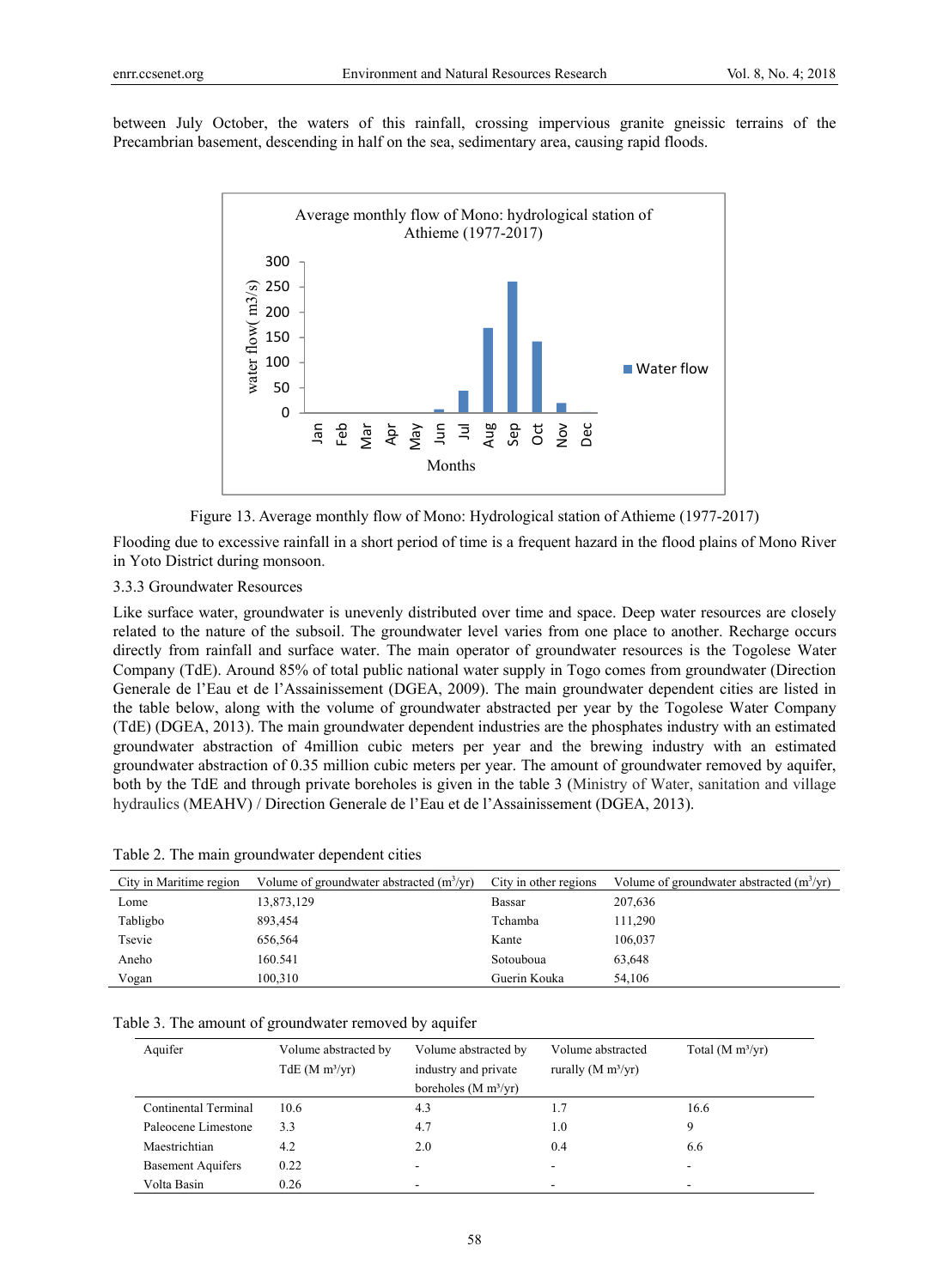The continental Terminal Aquifer is overexploited for drinking water and industrial use in Maritime region and is affected by sea water intrusion. Groundwater in coastal area especially Lomé was found to be very saline (NaCl water type) and highly polluted with nitrate (Alfa-Sika, Tchakala, Chen, Boundjou, & Bawa, 2017).

#### **4. Conclusion**

Global warming is already underway with consequences that must be faced today as well as tomorrow. Maritime region of Togo shows a local signature of this phenomenon as the mean temperature of the region rose by 2.2 degree Celsius at Lomé and 1.7 degree Celsius at Tabligbo. The results of the analysis of climate data for a long enough period (30 to 50 years) demonstrated a change on rain distribution after 1960 which is prejudicial to rainfall agriculture practiced by about 90% of Togolese crop growers. Natural disasters such as floods, droughts, and the scarcity of fresh water due to the intrusion of saline water are some of the consequences of global warming. Local populations need to be informed of current and future environmental changes in order to make adequate preparations and relevant adjustments since most of the environmental changes in Africa are related to rainfall (which is very crucial for the livelihood of the people). We are aware that the vulnerability of water resources due to global warming is at the root of many serious socioeconomic crises around the world. Among these we will mention the decline in food production resulting in famine, the energy crisis resulting in a slowdown in economic activities and especially the appearance of many diseases related to the scarcity of water.

Reducing greenhouse gas emissions has never been the top priority for a continent whose few industries produce only small amounts of greenhouse gases. As a matter of fact, sustainable adaptation strategies, better preparation of cities to cope with floods and disease outbreaks through urban and health planning research, conservation of water to reduce their vulnerability to drought, improve agricultural production and food distribution to ensure a more stable food supply to better withstand extreme weather events are the challenges for African countries. Meeting theses adaptation challenges is the responsibility not only for the African nations that are facing them but also of the developed countries that have historical responsibility for most global warming emissions.

## **References**

- Adewi, E., Badameli, K., & Dubreuil, V. (2010). Evolution of Seasonal Potentially Useful Rains in Togo from 1950 to 2000. *Climatologie*, *77*, 89-107.
- Adoussi, P., & Edjame, K. (2000). *Changement Climatique Global: Evaluation de L'évolutaion des Parameters Climatiques.* Lomé: Université de Lomé .
- Alfa-Sika, M., Tchakala, I., Chen, H., Boundjou, G., & Bawa, L. (2017). Sika Mande.SLA, TchakalaI, Chen H, et al. Hydrochemical Control of Groundwater Quality in an Urban Area of Lome Aquifer, Togo. *International Journal of Chemical Sciences, 15* (4), 1-8.
- Badameli, K. (1998). Analysis and Taking Account of Climate Risks in Agriculture; Case of the Maritime Region of Togo. *Travaux et Recherché Geographiques*, 239-250.
- Badameli, K. (1996). *La variabilité Climatique et la Production Agricole au Togo, Climate Variability and Agricultural Production in Togo.* Bordeaux: University of Bordeaux III.
- Collins, W., Bellouin, N., Doutriaux-Boucher, M., Gedney, N., Halloran, P., Hin-ton, T., et al. (2011). Development and Evaluation of an Earth-System Mode—HadGEM2. *Geoscientific Model Development*, *44*, 1051-1075.
- Defrance, D., Ramstein, G., Charbit, S., Vrac, M., Famien, A., Sultan, B., et al. (2017). Consequences of rapid ice sheet melting on the Sahelian population vulnerability. *PNAS*, 1-6.
- DGEA. (2013). *Africa groundwater atlas, Hydrogeology by country, Hydrology of Togo.* DGEA.
- DGEA. (2009). *Rapport de synthèse: Gestion intégrée des ressources en eau (GIRE) ey objectif du Millénaire pour le Développement.* New York: UNDESA.
- Djaman, K., & Ganyo, K. (2015). Trend Analysis in Reference Evapotranspirationand Aridity Index in the Context of Climate Change in Togo. *Journal of Water and Climate Change*, *55*, 848-864.
- Food and Agriculture Organization of the United Nations (FAO). (2017). *Africa Regional Overview of Food Security and Nutrition.* Accra: FAO.
- Gadédjisso, T. (2015). Understanding Farmers' Perceptions of and Adaptations to Climate Change and Variability: The Case of the Maritime Plateau and Savannah Regions of Togo. *Agricultural Sciences, 66*, 1441-1454.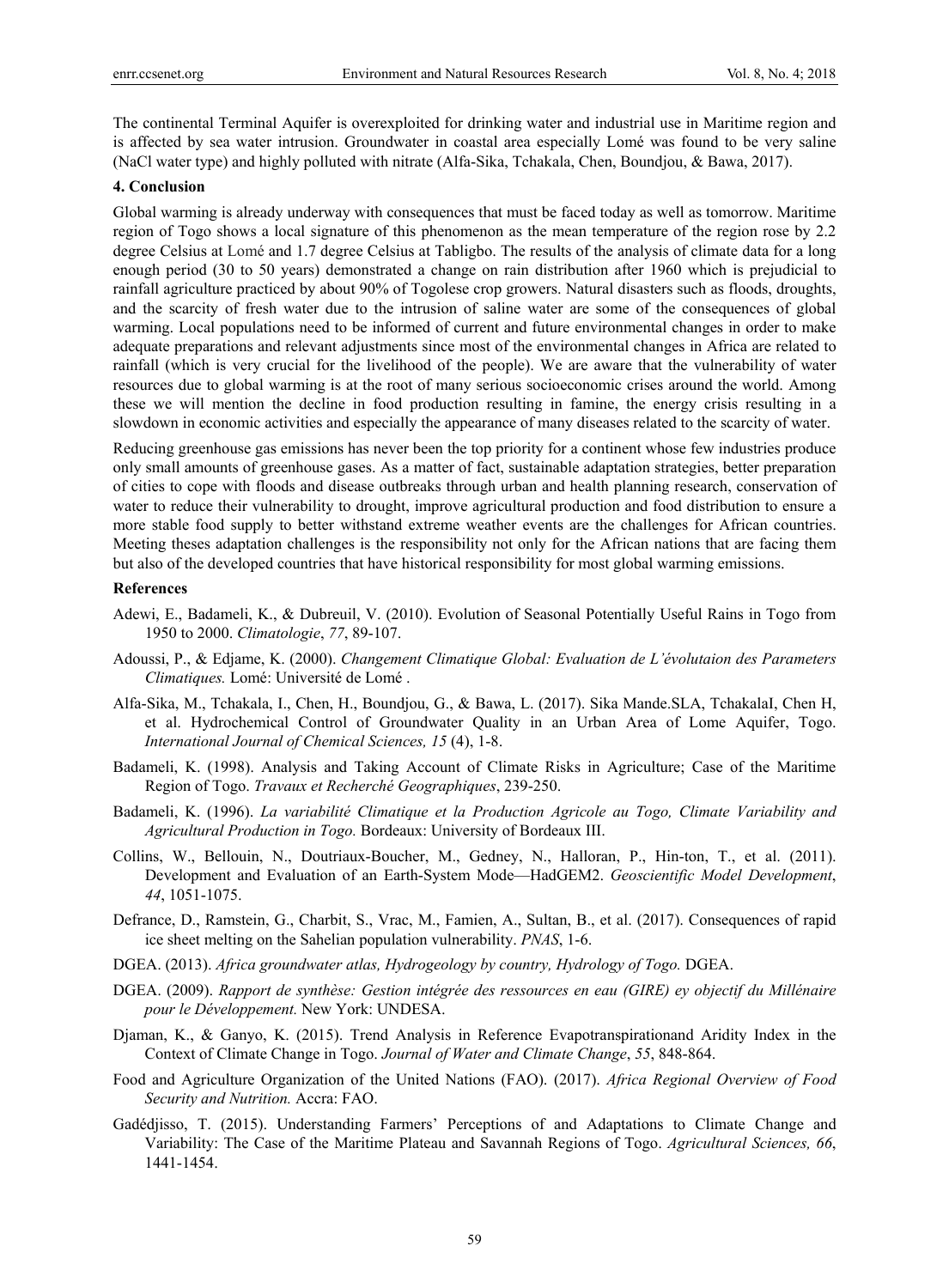- Global Facility for Disaster Reduction and Recovery (GFDRR). (2011). *Climate Risk and Adaptation Country Profile; Management Programs for Priority Countries: Togo case study.* Lome: GFDRR.
- Hubert, P., Carbonnel, J. P., & Chaouche, A. (1989). Segmentation des Series Hydrometeorologiques: Application a Des Series de Precipitations et de Debits del'Afrique de L'Ouest. *Journal of Hydrology*, *110* (3-4), 349-367.
- Hubert, P., Servate, E., Paturel, J., Kouame, B., Bendjoudi, H., Carbonnel, J., et al. (1998). La procédure de segmentation, dix ans après. *IAHS Publication*, 267-273.
- Intergovernmental Oceanographic Commission (IOC). (2010). *Existing and needed African Science-base for Coastal Adaptation.* UNESCO, IOC. Paris: UNESCO.
- Intergovernmental Panel on Climate Change (IPCC). (2013). Climate Change: The Physical Science Basis. In T. Stocker, D. Qin, G.-K. Plattner, M. Tignor, S. Allen, J. Boschung, et al., *Contribution of Working Group I to the Fifth Assessment Report of the Intergovernmental Panel on Climate Change* (p. 1535). Cambridge: Cambridge University Press.
- Jalloh, A., Nelson, G. C., Thomas, T. S., Zougmore, R., & Roy-Macauley, H. (2013). *West African Agriculture and Climate Change: A comprehensive Analysis.* Washington, DC: International Food Policy Research Institute (IFPRI).
- Klassou, K. (1996). *Recent Climatic and Hydrological Evolution and Impact on the Environment: The Case of the Mono River Watershed (Togo-Benin).* Bordeaux: University Michel de Montaigne Bordeaux .
- Kodjovi, E. S. (2011). *Le rechauffement climatique: Gestion de l'eau et de l'environnement au Togo.* Ouagadougou.
- Lamb, P. J. (1982). Persistence of Sub-Saharan drought. *Nature*, *299*, 46–48.
- National Institute of Statistics and Economic and Demographic Studies (INSEED-TOGO). (2015). *Perspective demographique du Togo 2011-2031.* Lome: INSEED-TOGO.
- Nicholson, S. (2011). Climatic and Environmental Change in Africa during the Last Two Centuries. Climate Research . *17*, 123-144.
- Nicholson, S. E. (1988). *Atlas of African Rainfall and its Interannual Variability.* Tallahassee: Department of Meteorology, Florida State University.
- Odjugo, P. (2010). General Overview of Climate Change Impacts in Nigeria. *Journal of Human Ecology*, *29*, 47-55.
- Oguntunde, P., Abiodun, B., & Gunnar, L. (2012). Spatial and Temporal Temperature Trends in Nigeria, 1901-2000. *Meteorology and Atmospheric Physics,* 95-105.
- Ozer, P., Hountondji, Y.-C., Niang, A. J., Karimoune, S., Manzo, O. L., & Salmon, M. (2010). Désertification au Sahel : historique et perspectives. *Bulletin de la Société Géographique de Liège*, *54*, 69-84.
- Paturel, J., Servat, E., Kouamé, B., Lubès, H., Ouedraogo, M., & Masson, J. (1997). Climatic variability in humid Africa along the Gulf of Guinea Part II: an integrated regional approach. *Journal of hydrology*, 16-36.
- Sodogas, A., & Gomado, K. (2006). *Analyse situationnelle des risques et facteurs de risques potentiels en matière de désastres au Togo.*
- Sogbedji, J. (1999). *Maize Nitrogen Utilization and Nitrate Leaching Modeling in Togo and New York .* New York: Cornell University.
- Stringer, L. C., Akhtar, M., Marques, M. J., Amiraslami, F., Quatrini, S., & Abraham, E. M. (2011). Combating Land Degradation and Desertification and Enhancing Food security: Towards Integrated Solutions. *Anals of Arid Zone,* 1-23.
- UNFCCC. (2018). Climate Change. *Cooco*, *4* (3), 32-45.
- United Nations Development Programme (UNDP) & Ministère de l'Environnement et des Ressources Forestières Togo. (2009). *Plan d'Action National d'Adaptation aux Changements Climatiques Togo-PANA.* New York: UNDP.
- United Nations Framework Convention on Climate Change (UNFCCC). (2011). *Fact Sheet: Climate Change Science—The Status of Climate Change Science Today.* New York: UNFCCC.